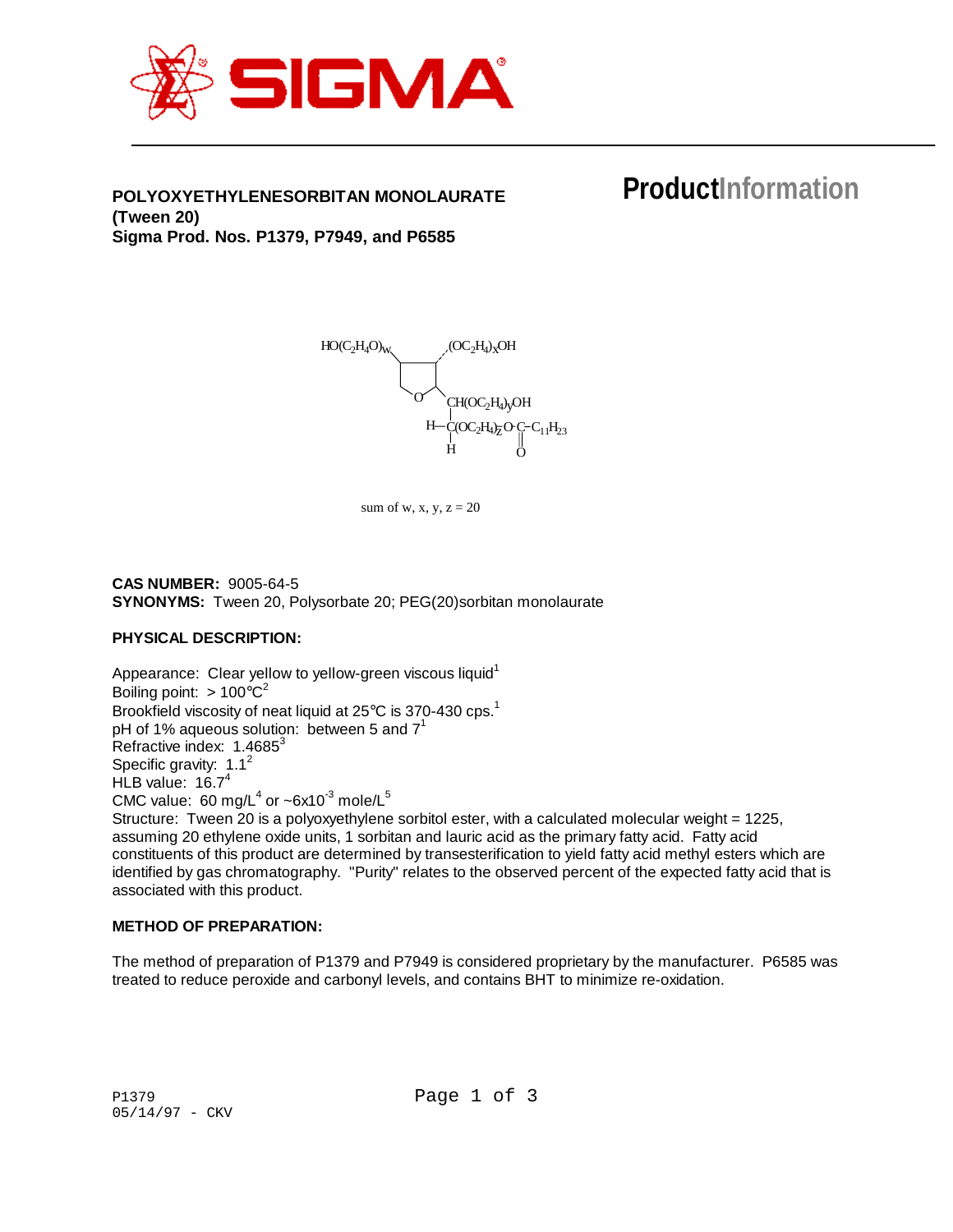#### **POLYOXYETHYLENESORBITAN MONOLAURATE (Tween 20) Sigma Prod. Nos. P1379, P7949, and P6585**

#### **STORAGE / STABILITY AS SUPPLIED:**

Reagent grade P1379 and SigmaUltra P7949 are stable for at least five years if stored sealed at room temperature. Tween 20R, P6585, has been packaged under argon and should be stored at 2-8°C to minimize peroxide development.

#### **SOLUBILITY / SOLUTION STABILITY:**

Tween 20 dissolves in water at 100 mg/mL, giving a clear yellow solution.<sup>1</sup> It is also miscible with alcohol, dioxane, and ethyl acetate; practically insoluble in liquid paraffin and fixed oils. $<sup>6</sup>$ </sup>

Aqueous solutions of polysorbates undergo autoxidation during storage, changes being catalyzed by light, increased temperature and copper sulfate.<sup>7</sup> Although Tween 20R contains BHT as an antioxidant, solutions should be stored under inert gas. Autoclaving is not recommended without testing for changes in properties; Tween 20 may not be stable to autoclaving, particularly with metal cations in buffer solutions.<sup>2</sup> Polysorbates have been reported to be incompatible with alkalis, heavy metal salts, phenols and tannic acid. Polysorbates may reduce the activity of many preservatives.<sup>6</sup>

#### **USAGE:**

Tween 20 is a nonionic detergent widely used in biochemical applications. Sigma offers a number of products for research, some tested for suitability in a given application. The standard reagent is P1379; the SigmaUltra P7949 is tested for trace mineral content. Tween 20R, P6585, is offered for use in applications sensitive to peroxide levels.

Other Tween 20 products available from Sigma:

- P9416 tested for molecular biology use
- P2287 tested for cell culture use
- P9203 a 20% solution (w/v in water) tested for electrophoresis use
- P5927 tested for electrophoresis use

Tween 20 is a frequently used member of the polysorbate family. These have been used as emulsifying agents for the preparation of stable oil-in-water emulsions, particularly in pharmaceutical applications.<sup>6</sup> Tween 20 has been used in pre-extraction of membranes to remove peripheral proteins (used at 2% for extraction of membrane-bound proteins). $8$  Several resources may be helpful in determining usage concentrations.<sup>9-11</sup> Tween 20 has been used as a blocking agent on nitrocellulose at a typical concentration of 0.05%.<sup>12</sup>

## **REFERENCES:**

- 1. Sigma quality control.
- 2. Supplier data.